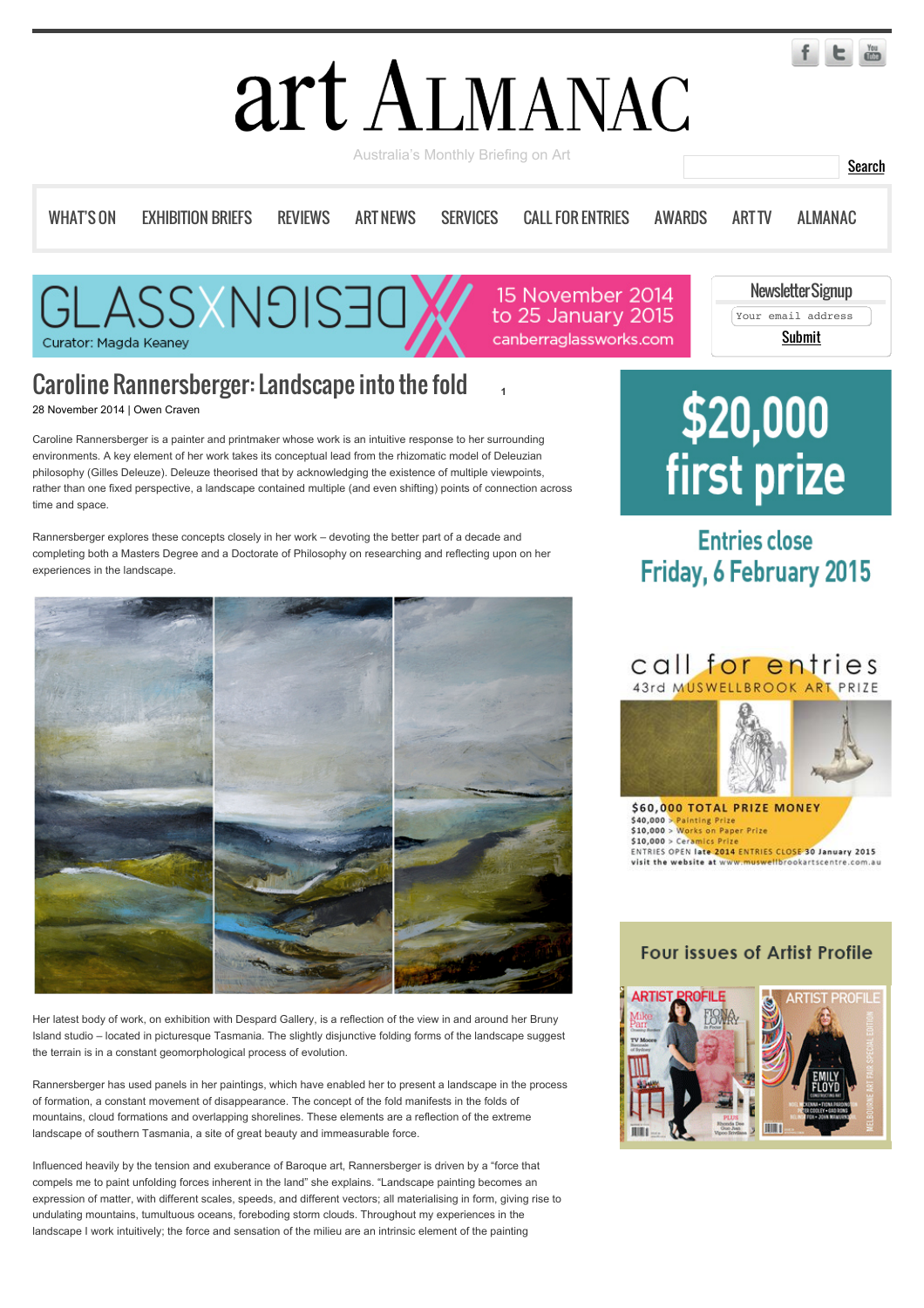

Discussing the practicalities of making work and her materials, Rannersberger says: "I begin with immediate mark making often using oil sticks and broad brush strokes to generate the foundations of the work. I overlay this process many times, responding to the chaotic elements of the land and its seemingly endless state of reformulation.

I imagine the landscape as a layered representation of time and geomorphological flux over millennia; a fleeting moment laid down in the form of a painting."

#### **[Despard Gallery](http://www.despard-gallery.com.au/)**

**14 January to 16 February, 2015** Tasmania

*Tall gold valley* (triptych), 2014, oil on linen, 3 x 61 x 33cm *Golden valley in haze* (triptych), 2014, acrylic, oil on BFK Rives paper, 3 x 40 x 120cm Courtesy the artist and Despard Gallery, Tasmania

| « Previous post               | Next Post »                                 |
|-------------------------------|---------------------------------------------|
| <b>0 Comments</b> Art Almanac | Login $\sim$                                |
| Sort by Newest ▼              | Share $\mathbf{\Delta}$ Favorite $\bigstar$ |
| Start the discussion          |                                             |

Be the first to comment.